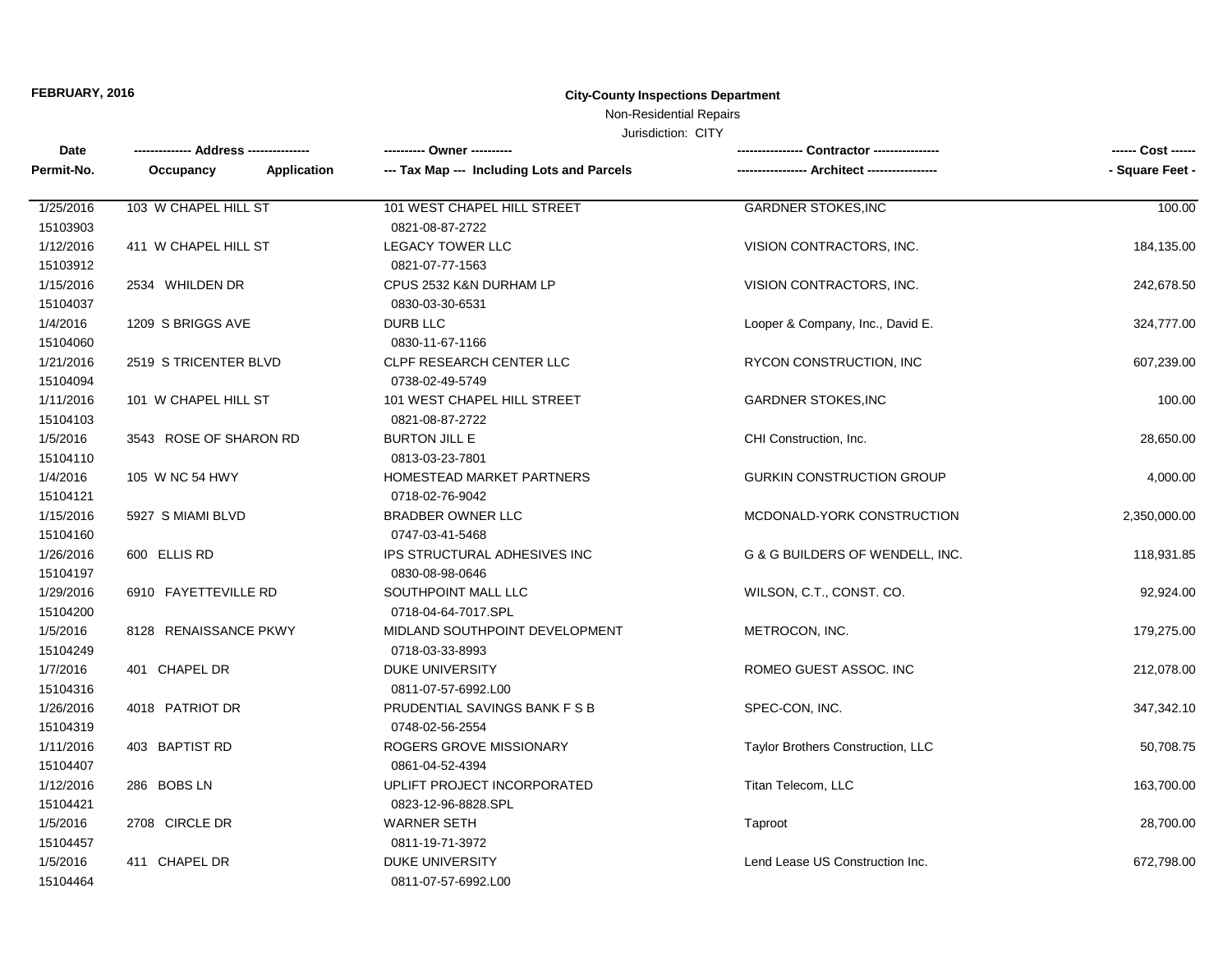# **FEBRUARY, 2016 City-County Inspections Department**

## Non-Residential Repairs

### Jurisdiction: CITY

| Date                  |                           |             | ---------- Owner ----------                |                                              | ------ Cost ------ |
|-----------------------|---------------------------|-------------|--------------------------------------------|----------------------------------------------|--------------------|
| Permit-No.            | Occupancy                 | Application | --- Tax Map --- Including Lots and Parcels |                                              | - Square Feet -    |
| 1/8/2016              | 1000 PARLIAMENT CT        |             | <b>LIBERTY PROPERTY LIMITED</b>            | GRIFFIN, D.H. CONSTRUCTION CO LLC            | 325,000.00         |
| 15104470              |                           |             | 0747-04-82-1238                            |                                              |                    |
| 1/26/2016             | 614 CHAPEL DR             |             | <b>DUKE UNIVERSITY</b>                     | LECHASE CONSTRUCTION SERVICES, LLC           | 59,073.00          |
| 15104485              |                           |             | 0811-07-57-6992.L00                        |                                              |                    |
| 1/12/2016             | 430 DAVIS DR              |             | KEYSTONE 430 LL LLC                        | SPECTRA BUILDERS INC.                        | 94,380.00          |
| 15104489              |                           |             | 0747-03-03-2409.SPL                        |                                              |                    |
| 1/11/2016<br>15104491 | 2605 MERIDIAN PKWY        |             | MERIDIAN-OCP LLC<br>0728-02-86-3919        | DANIS CONSTRUCTION COMPANY, LLC.             | 150,000.00         |
| 1/28/2016             | 1612 ACADIA ST            |             | <b>CITY OF DURHAM</b>                      | <b>WALPOLE, ROBERT</b>                       | 29,733.00          |
| 15104502              |                           |             | 0832-13-13-6973                            |                                              |                    |
| 1/13/2016             | 300 W MORGAN ST           |             | CDP DURHAM CTR INVESTORS LLC               | WILSON, C.T., CONST. CO.                     | 73,404.00          |
| 15104515              |                           |             | 0821-08-88-9307                            |                                              |                    |
| 1/12/2016             | 2200 W MAIN ST            |             | ERWIN SQUARE PLAZA LLC                     | VISION CONTRACTORS, INC.                     | 42,400.00          |
| 15104553              |                           |             | 0822-17-11-7840                            |                                              |                    |
| 1/7/2016              | 2301 ERWIN RD             |             | <b>DUKE UNIVERSITY</b>                     | DUKE UNIVERSITY HEALTH SYSTEM, INC.          | 19,350.00          |
| 15104561              |                           |             | 0811-07-57-6992.L00                        |                                              |                    |
| 1/7/2016              | 307 TRENT DR              |             | <b>DUKE UNIVERSITY</b>                     | DUKE UNIVERSITY HEALTH SYSTEM, INC.          | 37,586.00          |
| 15104566              |                           |             | 0811-07-57-6992.L00                        |                                              |                    |
| 1/4/2016              | 240 LEIGH FARM RD         |             | PALLADIAN CENTER LLC                       | SPEC-CON, INC.                               | 52,652.00          |
| 15104567              |                           |             | 0708-02-58-5961                            |                                              |                    |
| 1/7/2016              | 4024 STIRRUP CREEK DR     |             | <b>HANOVER ACQUISITION 5 LLC</b>           | SPECTRA BUILDERS INC.                        | 193,200.00         |
| 15104574              |                           |             | 0748-02-79-1102                            |                                              |                    |
| 1/15/2016             | 100 CAPITOLA DR           |             | ARE-100/800/801 CAPITOLA LLC               | ACH CONSTRUCTORS, LLC.                       | 118,337.00         |
| 15104592              |                           |             | 0737-01-29-8529                            |                                              |                    |
| 1/25/2016             | 300 W MORGAN ST           |             | CDP DURHAM CTR INVESTORS LLC               | <b>Cline Contracting LLC</b>                 | 68,851.00          |
| 15104595              |                           |             | 0821-08-88-9307                            |                                              |                    |
| 1/29/2016             | 2301 ERWIN RD             |             | <b>DUKE UNIVERSITY</b>                     | WILSON, C.T., CONST. CO.                     | 107,115.00         |
| 15104596              |                           |             | 0811-07-57-6992.L00                        |                                              |                    |
| 1/12/2016             | 409 BLACKWELL ST          |             | <b>CITY OF DURHAM</b>                      | Atlantic Corporate Contracting L.L.C.        | 300,000.00         |
| 15104606              |                           |             | 0821-12-85-3894                            |                                              |                    |
| 1/29/2016             | 4117 EMPEROR BLVD         |             | <b>GLAXOSMITHKLINE</b>                     | <b>BE &amp; K BUILDING GROUP LLC.</b>        | 100.00             |
| 15104637              |                           |             | 0747-03-43-5286                            |                                              |                    |
| 1/19/2016             | 2501 CROASDAILE FARM PKWY |             | LAKEFIELD FARM LLC                         | LEWIS & SONS GRADING AND SEPTIC, INC., JIMMY | 37,395.00          |
| 15104644              |                           |             | 0813-04-66-5041                            |                                              |                    |
| 1/19/2016             | 1301 PERSON ST            |             | <b>CHEMSTORES LLC</b>                      | MCKENNA CONST. CO. INC.                      | 170,976.00         |
| 15104645              |                           |             | 0830-11-76-0782                            |                                              |                    |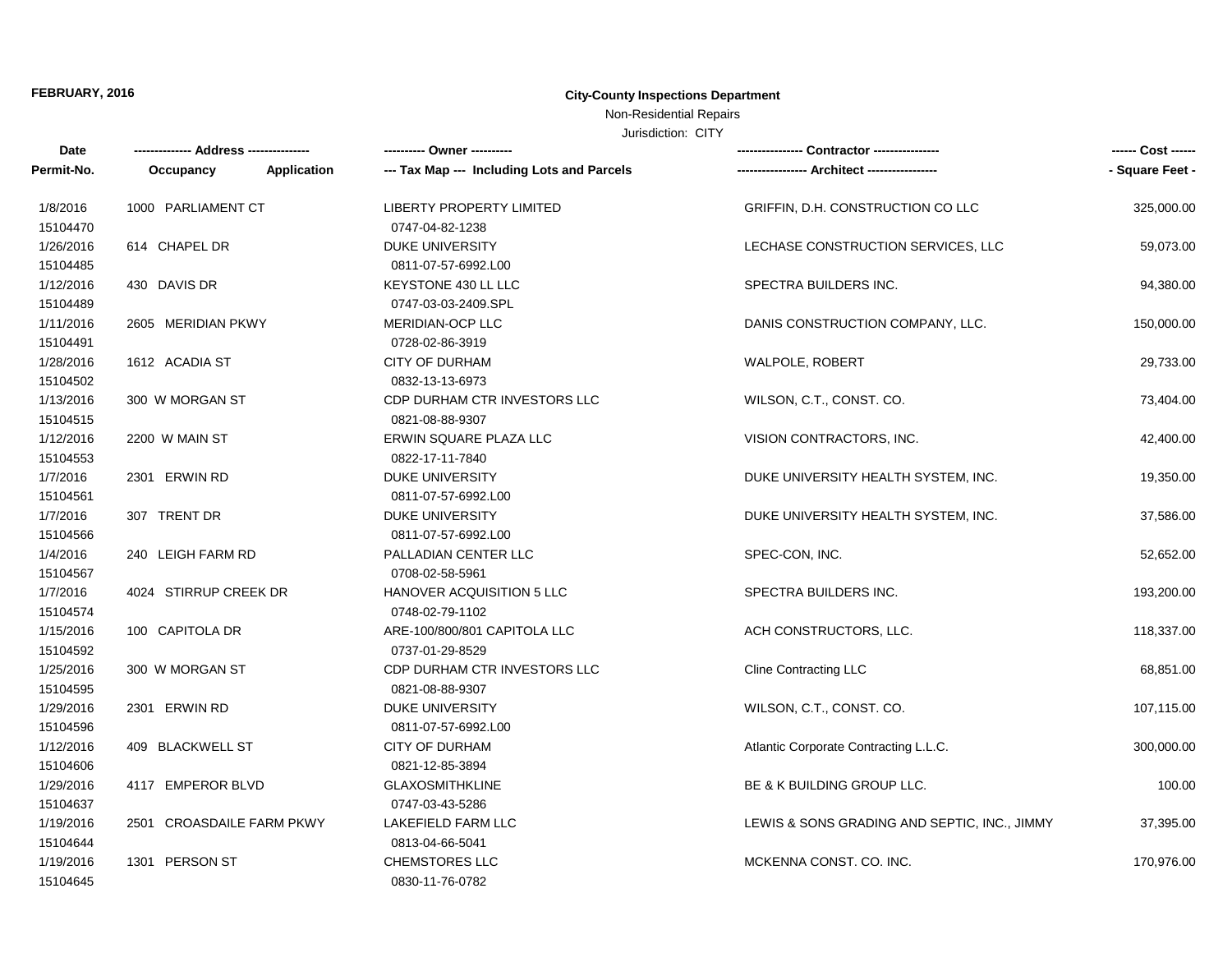# **FEBRUARY, 2016 City-County Inspections Department**

# Non-Residential Repairs

## Jurisdiction: CITY

| Date                  |                              | ---------- Owner ----------                       |                                         | ------ Cost ------ |
|-----------------------|------------------------------|---------------------------------------------------|-----------------------------------------|--------------------|
| Permit-No.            | Application<br>Occupancy     | --- Tax Map --- Including Lots and Parcels        |                                         | - Square Feet -    |
| 1/29/2016<br>1512158  | 2502 DURHAM CHAPEL HILL BLVD | <b>M M FOWLER INC</b><br>0820-05-19-9872          | Enloe, Inc                              | 18,058.00          |
| 1/27/2016<br>1512428  | 2008 E CLUB BLVD             | <b>CITY OF DURHAM</b><br>0842-01-18-1935          | KERN CORPORATION, H. M.                 | 119,900.00         |
| 1/7/2016<br>1512839   | 176 STRATFORD LAKES DR       | TRI-ARC FOOD SYSTEMS INC<br>0729-02-78-4031       | The Sign Clinic                         | 4,472.00           |
| 1/7/2016<br>1512859   | 2801 GUESS RD                | JZF PROPERTIES LLC<br>0822-05-19-0975             | The Sign Clinic                         | 4,472.00           |
| 1/11/2016<br>1512860  | 3558 HILLSBOROUGH RD         | MILLER REAL ESTATE OF DURHAM<br>0812-10-47-2072   | The Sign Clinic                         | 4,472.00           |
| 1/7/2016<br>1512861   | 5425 S MIAMI BLVD            | TRI-ARC FOOD SYSTEMS INC<br>0747-03-44-4820       | The Sign Clinic                         | 4,472.00           |
| 1/7/2016<br>1512913   | 4831 NC 55 HWY               | JZF PROPERTIES LLC<br>0738-03-02-8490             | The Sign Clinic                         | 4,472.00           |
| 1/11/2016<br>1513391  | 2600 CROASDAILE FARM PKY     | UNITED METHODIST RETIREMENT HO<br>0813-12-75-6146 | FRANK L. BLUM CONSTRUCTION COMPANY      | 272,155.00         |
| 1/15/2016<br>1513457  | 133 ROBBINS RD               | DURHAM MEMORIAL BAPTIST<br>0851-04-80-2511        | ALUMINUM CO OF N.C.                     | 11,180.97          |
| 1/7/2016<br>1513496   | 5241 MCFARLAND DR            | KOHLS DEPARTMENT STORES INC<br>0800-03-20-5567    | Randolph, Inc., William A.              | 40,000.00          |
| 1/26/2016<br>1513503  | 3616 WITHERSPOON BLVD        | INLAND-SAU DURHAM PATTERSON<br>0800-03-20-8602    | Roberts, Inc., S.A.                     | 60,000.00          |
| 1/8/2016<br>1513527   | 701 W MAIN ST                | WEXFORD DURHAM CHESTERFIELD<br>0821-07-78-2403    | THE WHITING-TURNER CONTR. CO.-NC BRANCH | 28,429,521.00      |
| 1/21/2016<br>1513539  | 341 W MAIN ST                | NORMAL PROPERTIES LLC<br>0821-08-87-4618          | CALLIS CONTRACTORS, INC.                | 474,180.00         |
| 1/20/2016<br>1513580  | 1733 TW ALEXANDER DR         | TKC LXXII LLC<br>0749-04-80-9947                  | PEG Contracting Inc.                    | 1,987,000.00       |
| 1/8/2016<br>1513594   | 107 S LASALLE ST             | <b>BHWLTD</b><br>0812-15-64-9709                  | TEN PENNY CONSTRUCTION, INC.            | 1,721,691.00       |
| 1/29/2016<br>1513735  | 4301 EMPEROR BLVD            | DURHAM EXCHANGE PLACE LLC<br>0747-04-63-0066      | RILEY-LEWIS GEN CONTRACTORS, INC.       | 135,026.00         |
| 1/28/2016<br>16100009 | 226 MILTON RD                | COUNTY OF DURHAM<br>0825-04-51-9129               | WILSON, C.T., CONST. CO.                | 14,151.00          |
| 1/25/2016<br>16100029 | 245 E NC 54 HWY              | SOUTHPOINT PROFESSIONAL<br>0728-01-06-5288        | <b>GATEWAY BUILDING COMPANY</b>         | 400,000.00         |